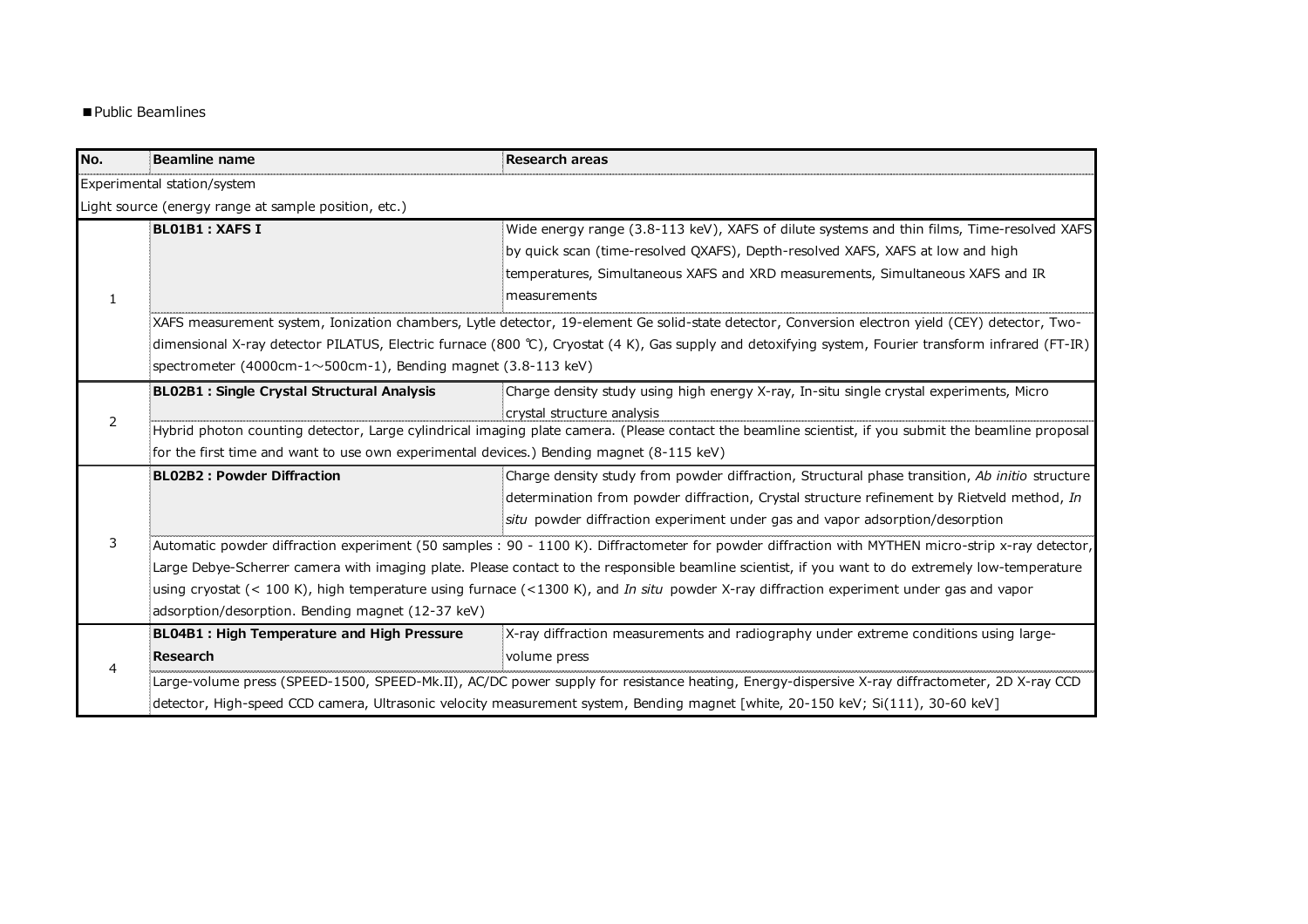| No. | Beamline name                                                                                                                                | <b>Research areas</b>                                                                                                                    |  |
|-----|----------------------------------------------------------------------------------------------------------------------------------------------|------------------------------------------------------------------------------------------------------------------------------------------|--|
|     | Experimental station/system                                                                                                                  |                                                                                                                                          |  |
|     | Light source (energy range at sample position, etc.)                                                                                         |                                                                                                                                          |  |
|     | BL04B2 : High Energy X-ray Diffraction                                                                                                       | Structural analysis of glass, liquid, and amorphous materials                                                                            |  |
| 5   |                                                                                                                                              | :X-ray PDF diffractometer and area flat panel detector for amorphous materials (Cryostat (20 K-RT), high-temperature furnace (~1,300 K), |  |
|     | Aerodynamic levitation system $(1,200 \sim 3,200 \text{ K}))$                                                                                |                                                                                                                                          |  |
|     | Bending magnet [Si(111), 37.8 and 113.4 keV; Si(220), 61.4 keV]                                                                              |                                                                                                                                          |  |
|     | <b>BL08W: High Energy Inelastic Scattering</b>                                                                                               | Magnetic Compton scattering, High-resolution Compton scattering, Compton scattering                                                      |  |
|     |                                                                                                                                              | imaging, High-energy X-ray scattering, High-energy X-ray fluorescence analysis (XRF), Time-                                              |  |
| 6   |                                                                                                                                              | resolved pair distribution function analysis (PDF)                                                                                       |  |
|     | Magnetic Compton scattering spectrometer, High-resolution Compton scattering spectrometer, High-energy X-ray fluorescence spectrometer, Flat |                                                                                                                                          |  |
|     |                                                                                                                                              | area panel detector, Elliptical multipole wiggler (Station A, 110-300 keV; Station B, 100-120 keV)                                       |  |
|     | <b>BLO9XU: HAXPES I</b>                                                                                                                      | Resonant hard X-ray photoelectron spectroscopy(HAXPES), Polarization-dependent HAXPES                                                    |  |
|     |                                                                                                                                              | using diamond phase retarder, Depth analysis of electron state, Materials science and applied                                            |  |
|     |                                                                                                                                              | materials science                                                                                                                        |  |
|     | · In-vacuum undulator (4.9-100 keV)                                                                                                          |                                                                                                                                          |  |
|     | · Double channel cut monochromator(DCCM): Si 220 x 2, Si 311 x 2 (hn=4.9-12 keV, Tunable photon energy) / CCM Si 333,444,555 (hn=6,8,10      |                                                                                                                                          |  |
|     | keV, Fixed energy)                                                                                                                           |                                                                                                                                          |  |
| 7   | · Double X-ray phase reterdar: Polarization change (hn=5.9-9.5 keV)                                                                          |                                                                                                                                          |  |
|     | Experimental hutch 1: High-energy-resolution photoelectron spectroscopy by hard X-ray excitation                                             |                                                                                                                                          |  |
|     | Experimental hutch 2: Depth analysis of in-solid and interface electron states                                                               |                                                                                                                                          |  |
|     | $\cdot$ Spot size: 1.5 µm(V)×20 µm(H) (EH1), 1.5 µm(V)×11 µm(H) / 1.5 µm(V)×1 µm(H)* (EH2)                                                   |                                                                                                                                          |  |
|     | (* Users who wish to use the $\Phi$ 1 µm focusing and/or mapping of photoelectron should contact the Beamline Scientist before applying for  |                                                                                                                                          |  |
|     | beamtime.)                                                                                                                                   |                                                                                                                                          |  |
|     | · Temperature range of sample: ~20-400 K (Liquid He flow is used for cooling)                                                                |                                                                                                                                          |  |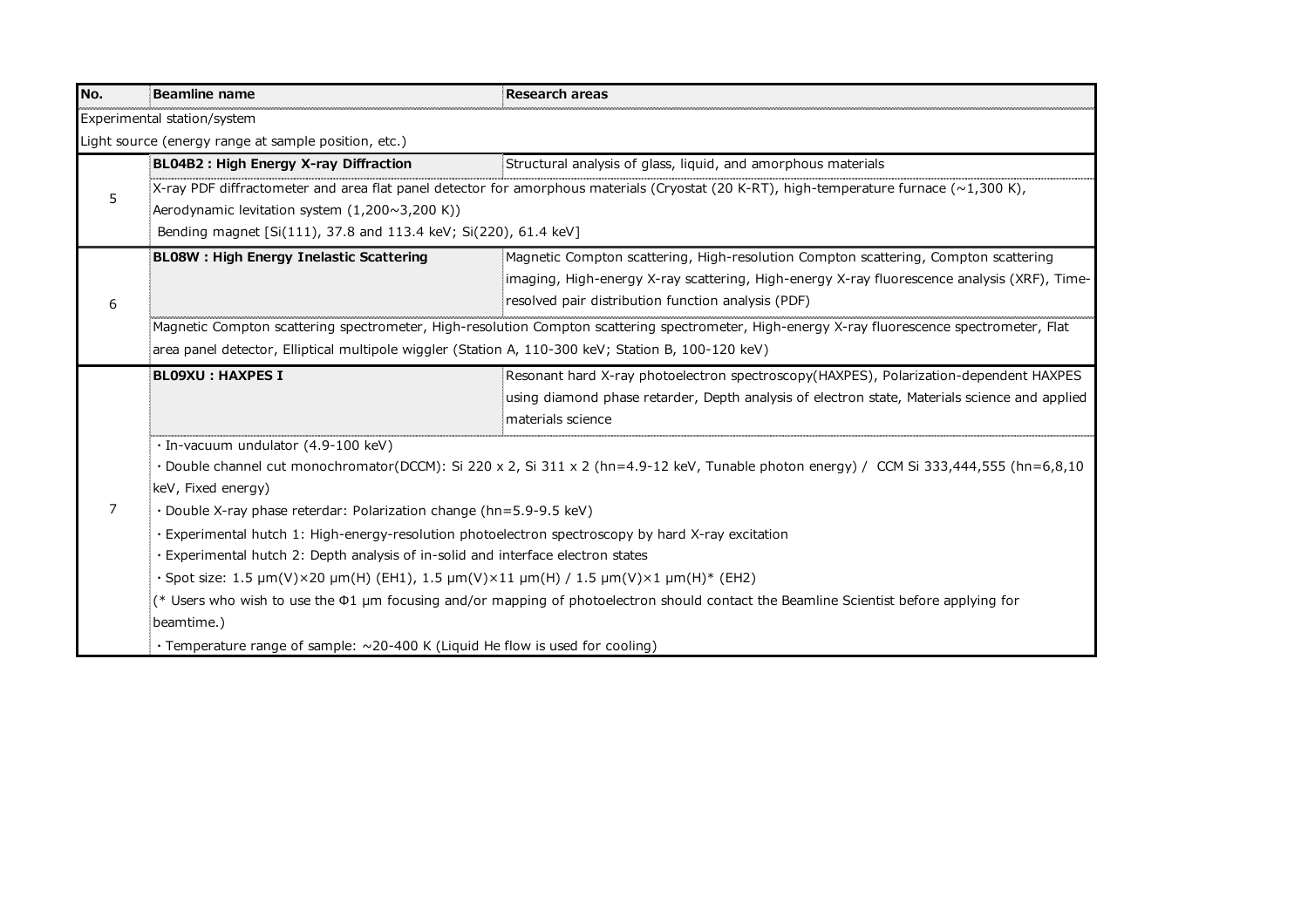| No. | Beamline name                                                                                                                                          | <b>Research areas</b>                                                                                                                          |  |  |
|-----|--------------------------------------------------------------------------------------------------------------------------------------------------------|------------------------------------------------------------------------------------------------------------------------------------------------|--|--|
|     | Experimental station/system                                                                                                                            |                                                                                                                                                |  |  |
|     | Light source (energy range at sample position, etc.)                                                                                                   |                                                                                                                                                |  |  |
|     | BL10XU : High Pressure Research                                                                                                                        | Crystal structure analysis under high pressure using diamond-anvil cells, in-situ/operando                                                     |  |  |
|     |                                                                                                                                                        | observation of phase transition and compression behavior under extreme conditions, Material                                                    |  |  |
|     |                                                                                                                                                        | sciences under extreme conditions, High pressure Earth and planetary science                                                                   |  |  |
|     |                                                                                                                                                        | · Systems for high pressure experiments using diamond anvil cells (<500 GPa) : X-ray flat panel detector, Imaging plate, photon-counting pixel |  |  |
| 8   |                                                                                                                                                        | detector with CdTe sensor, Ionization chamber, PIN PD, X-ray focusing lens, Multi-channel collimator, Raman spectroscopy system, pressure      |  |  |
|     |                                                                                                                                                        | measurement system for ruby fluorescence method, Cryostat for high pressure experiment (7-300 K), Laser heating system (1,500-6,000 K), Gas    |  |  |
|     | pressure controller for gas membrane DACs                                                                                                              |                                                                                                                                                |  |  |
|     |                                                                                                                                                        | (Please contact to BL scientists about using high speed photon-counting detector and/or Multi-channel collimator system before application.)   |  |  |
|     | · In-vacuum undulator and Si (111)/ Si (220) double crystals: 6-61 keV                                                                                 |                                                                                                                                                |  |  |
|     |                                                                                                                                                        | · Typical focused X-ray beam size: ~20 μm(H, V) (EH1)、0.8 μm(V)× 0.9 μm(H) / 1.8 μm(V)×2 μm(H) / 7 μm(V)×9 μm(H) (EH2)                         |  |  |
|     | BL13XU: X-ray Diffractions and Scattering I                                                                                                            | $X$ -ray diffraction and reflectivity measurements, Atomic-scale structural analysis of crystal                                                |  |  |
|     |                                                                                                                                                        | surfaces and interfaces, ultrathin films, and nanostructures, Residual stress measurement,                                                     |  |  |
|     |                                                                                                                                                        | Time-resolved X-ray diffraction, In-situ process observation using X-ray diffraction,                                                          |  |  |
|     |                                                                                                                                                        | Operando X-ray diffraction, High-resolution powder X-ray diffraction and X-ray total                                                           |  |  |
|     |                                                                                                                                                        | scattering, Structural refinement using Rietveld analysis, In-situ/operando powder X-ray                                                       |  |  |
|     |                                                                                                                                                        | diffraction, Time-resoluved powder X-ray diffraction, Analysis of local structures using                                                       |  |  |
|     |                                                                                                                                                        | micro/nano beam                                                                                                                                |  |  |
|     | Experimental hutch 1: Multi-axis diffractometer                                                                                                        |                                                                                                                                                |  |  |
|     | Experimental hutch 2: Multi-purpose X-ray diffraction frame                                                                                            |                                                                                                                                                |  |  |
| 9   | Experimental hutch 3: High-resolution powder X-ray diffraction                                                                                         |                                                                                                                                                |  |  |
|     | Experimental hutch 4: Zone-plate-focused microbeam diffraction system                                                                                  |                                                                                                                                                |  |  |
|     | Si 111/ 311 double-crystal monochromator                                                                                                               |                                                                                                                                                |  |  |
|     | Experimental hutch 1: 8-axis X-ray diffractometer (HUBER), XYZ and swivel stage for sample, Double slit, Soller slit, Analyzer crystal, Sample heating |                                                                                                                                                |  |  |
|     | stages(DHS1100, ADC XRD 1500 (Anton Paar)), Various ample atmosphare(Vacuum, N2, He, Al):                                                              |                                                                                                                                                |  |  |
|     | Si PIN photodiode, Scintillation detector, SDD, Imaging plate, Ion chamber, 1D detector (6 consecutive MYTHEN), 2D detector (PILATUS)                  |                                                                                                                                                |  |  |
|     | Experimental hutch 2: Sample stage with a hexapod, Robot arm for a detector, 2D detector (PILATUS 300K, PILATUS 2M)                                    |                                                                                                                                                |  |  |
|     | Experimental hutch 3: Powder Diffractometer equiped with six 2D CdTe photon-counting pixel detectors (Lambda 750K), Large Area Flat panel              |                                                                                                                                                |  |  |
|     | Experimental hutch 4: Micro/nano X-ray diffraction system, Fresnel zone plate, X-ray compound refractive lenses, HyPix-3000, Ionization chamber,       |                                                                                                                                                |  |  |
|     | Pi PIN photodiode                                                                                                                                      |                                                                                                                                                |  |  |
|     | In-vacuum undulator (6-50 keV)                                                                                                                         |                                                                                                                                                |  |  |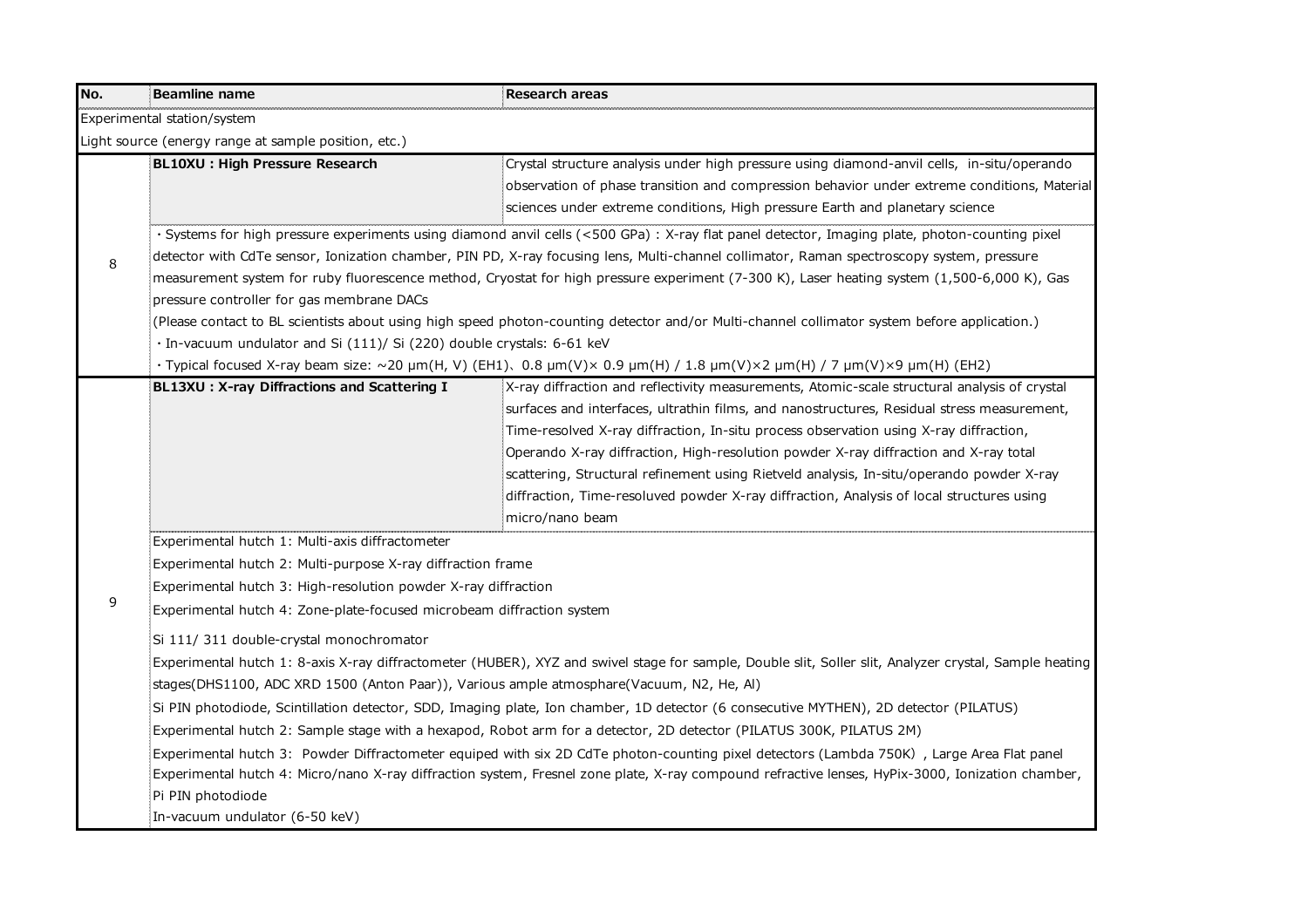| No. | Beamline name                                                                                                                                       | Research areas                                                                                                                                      |  |
|-----|-----------------------------------------------------------------------------------------------------------------------------------------------------|-----------------------------------------------------------------------------------------------------------------------------------------------------|--|
|     | Experimental station/system                                                                                                                         |                                                                                                                                                     |  |
|     | Light source (energy range at sample position, etc.)                                                                                                |                                                                                                                                                     |  |
|     | BL14B2 : XAFS II                                                                                                                                    | X-ray imaging, XAFS in a wide energy range (5-72 keV), XAFS of dilute systems and thin                                                              |  |
|     |                                                                                                                                                     | films, Time-resolved XAFS by quick scan (Time-resolved QXAFS)                                                                                       |  |
|     |                                                                                                                                                     | .<br>X-ray imaging camera, XAFS measurement system, Ionization chamber, 19-element Ge solid-state detector (SSD), 7-element SDD, Lytle detector,    |  |
| 10  | : Conversion electron yield (CEY) detector, Cryostat (10 K-RT), High-temperature cell for transmission (RT-1,000 ℃), High-temperature cell for      |                                                                                                                                                     |  |
|     |                                                                                                                                                     | .<br>Efluorescence (RT-800 ℃), Gas supply and exhaust system [Users who wish to use the system should contact the Beamline Scientist (Honma) before |  |
|     | applying for beamtime.]                                                                                                                             |                                                                                                                                                     |  |
|     | Bending magnet (5-72 keV)                                                                                                                           |                                                                                                                                                     |  |
|     | BL19B2: X-ray Diffractions and Scattering II                                                                                                        | Residual stress measurement, Structural analysis of thin film, surface and interface, Powder                                                        |  |
|     |                                                                                                                                                     | X-ray diffraction, X-ray topography, Ultrasmall-angle X-ray scattering                                                                              |  |
| 11  | .<br>Versatile High-throughput diffractometer (powder diffractometer), 8-axis diffractometer for general diffraction experiment, Small-angle X-ray  |                                                                                                                                                     |  |
|     |                                                                                                                                                     | scattering (SAXS) camera with a camera length of 0.7 - 40 m. For powder diffraction and SAXS experiment, fully-automated sample changers are        |  |
|     | available.                                                                                                                                          |                                                                                                                                                     |  |
|     | BL20XU: Medical and Imaging II                                                                                                                      | X-ray micro-/nano-imaging: micro-CT, nano-CT (15-37.7keV), refraction/phase contrast                                                                |  |
|     |                                                                                                                                                     | imaging, X-ray diffraction tomography (XRD-CT), microbeam/scanning x-ray microscope                                                                 |  |
|     |                                                                                                                                                     | Research and development of X-ray optics and optical elements, coherent X-ray optics                                                                |  |
|     |                                                                                                                                                     | Ultra small-angle X-ray scattering (USAXS, 23keV)                                                                                                   |  |
|     | High-precision diffractometer for various types of imaging, Liquid-nitrogen-cooled Si(111) double-crystal monochromator (7.62-37.7 keV) or          |                                                                                                                                                     |  |
| 12  | :Si(220) double-crystal monochromator (~61 keV), Middle-length undulator beamline (245 m), Beam size: 1.4 mm(H) x 0.7 mm(V) at 1st                  |                                                                                                                                                     |  |
|     | experimental hutch and 4 mm(H) x 2 mm(V) at 2nd experimental hutch, High-resolution X-ray imaging detectors (resolution $\sim$ 1µm), Large view     |                                                                                                                                                     |  |
|     | Field X-ray imaging / XRD detectors (maximum FOV 40mm, resolution 10-20μm), Imaging intensifier (Be window, 4-inch type), Grove box for             |                                                                                                                                                     |  |
|     | preparing samples (dew point about -60 degrees. installed in the downstream hutch outside the storage ring building. Ar atmosphere is available and |                                                                                                                                                     |  |
|     |                                                                                                                                                     | N2 atmosphere also can be used if necessary. Users who wish to use them should contact the Beamline scientist beforehand at least 2 weeks),         |  |
|     |                                                                                                                                                     | Integrated measurement including micro-/nano-CTs, XRD and microbeam is available (prior consultation with beamline scientist required)              |  |
|     |                                                                                                                                                     | USAXS (23keV, 3.6x10^-4 < q < 2.9x10^-3 [1/Å], for smaller q-value than 3.6x10^-4 prior consultation with beamline scientist required)              |  |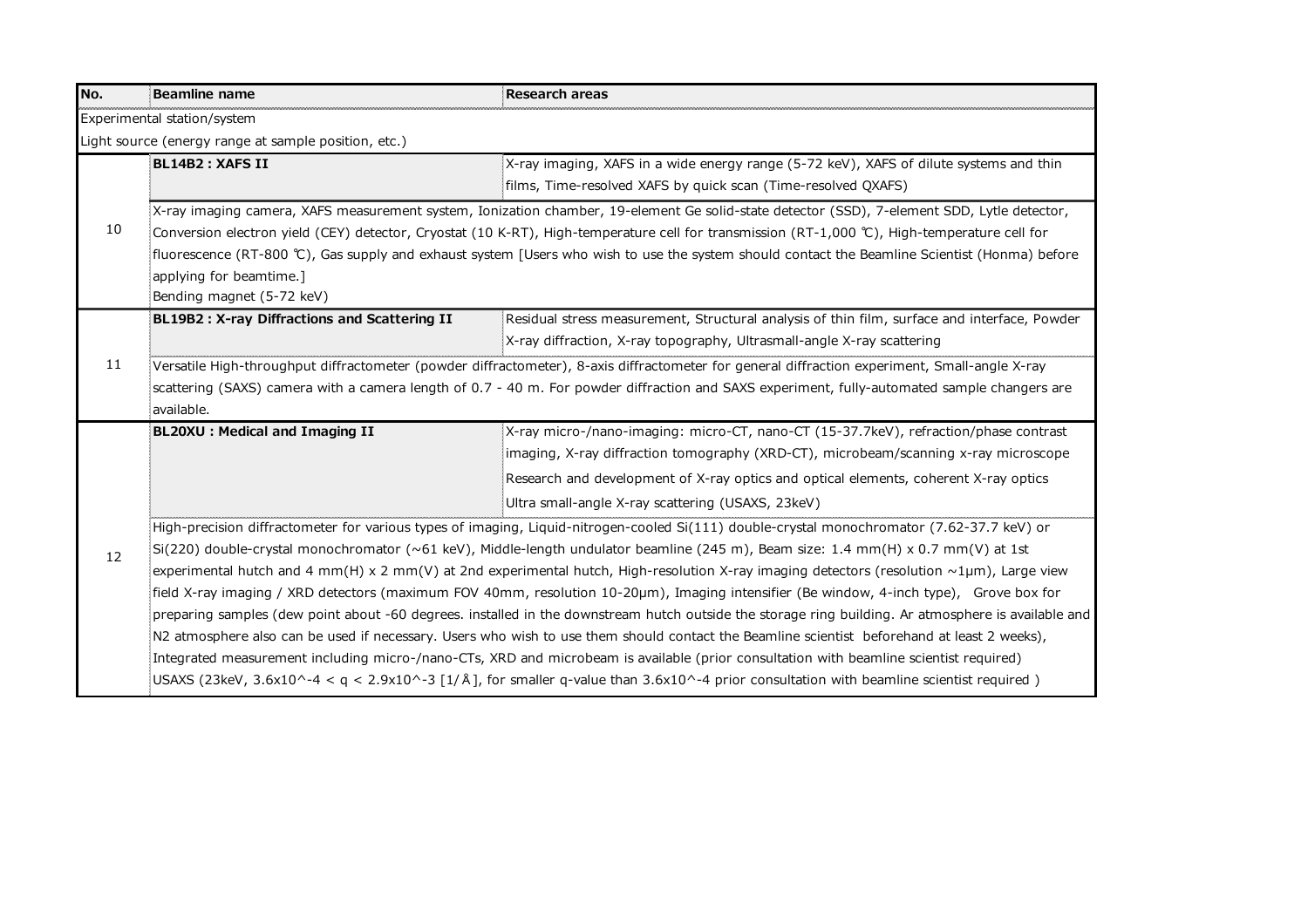| No.                                                                 | <b>Beamline name</b>                                                                                                                         | <b>Research areas</b>                                                                                                                          |  |
|---------------------------------------------------------------------|----------------------------------------------------------------------------------------------------------------------------------------------|------------------------------------------------------------------------------------------------------------------------------------------------|--|
|                                                                     | Experimental station/system                                                                                                                  |                                                                                                                                                |  |
|                                                                     | Light source (energy range at sample position, etc.)                                                                                         |                                                                                                                                                |  |
|                                                                     | BL20B2 : Medical and Imaging II                                                                                                              | Micro-radiography, micro-angiography, micro-tomography, and refraction-contrast imaging                                                        |  |
|                                                                     |                                                                                                                                              | are the mainly used techniques. BL20B2 is also applicable to small-animal experiments for                                                      |  |
|                                                                     |                                                                                                                                              | imedical research.                                                                                                                             |  |
| 13                                                                  |                                                                                                                                              | Research and development of basic techniques for evaluation of optical devices and X-ray                                                       |  |
|                                                                     |                                                                                                                                              | imaging                                                                                                                                        |  |
|                                                                     |                                                                                                                                              | EGeneral-purpose diffractometer, High-resolution image detector (resolution, ~10 μm), Large-area image detector (field of view, 12 cm square), |  |
|                                                                     | Medium-length beamline (215 m), Maximum beam size [experimental hutches 2 and 3, 300 mm(H) $\times$ 15 mm(V); experimental hutch 1, 60 mm(H) |                                                                                                                                                |  |
|                                                                     |                                                                                                                                              | x 4 mm(V)], Bending magnet (Standard monochromator: 8-113 keV, multilayer monochromator: 40keV, 110keV)                                        |  |
|                                                                     | BL25SU: Soft X-ray Spectroscopy of Solid                                                                                                     | Research on electron states by photoemission spectroscopy (PES), Research on electronic                                                        |  |
|                                                                     |                                                                                                                                              | band structures by angle-resolved photoemission spectroscopy (ARPES), Study of magnetic                                                        |  |
|                                                                     |                                                                                                                                              | states by magnetic circular dichroism (MCD) of soft X-ray absorption, Analysis of surface                                                      |  |
|                                                                     |                                                                                                                                              | atomic arrangement by photoelectron diffraction (PED), Nano-spectroscopic analysis using                                                       |  |
|                                                                     |                                                                                                                                              | low-energy/photoemission electron microscope (SPELEEM).                                                                                        |  |
| 14                                                                  | A branch: Retarding field analyzer (RFA), Soft X-ray PES, Low-energy/photoemission electron microscope                                       |                                                                                                                                                |  |
|                                                                     | B branch: MCD measurement system, Twin helical undulator                                                                                     |                                                                                                                                                |  |
|                                                                     | (A branch, 0.12-2 keV; B branch, 0.2-2 keV)                                                                                                  |                                                                                                                                                |  |
|                                                                     | : Contact the Beamline Scientist of BL25SU before applying for beamtime for cases (1)-(2) below.                                             |                                                                                                                                                |  |
|                                                                     | $(1)$ When you use RFA                                                                                                                       |                                                                                                                                                |  |
| $(2)$ When you wish to carry out experiments using carry-in devices |                                                                                                                                              |                                                                                                                                                |  |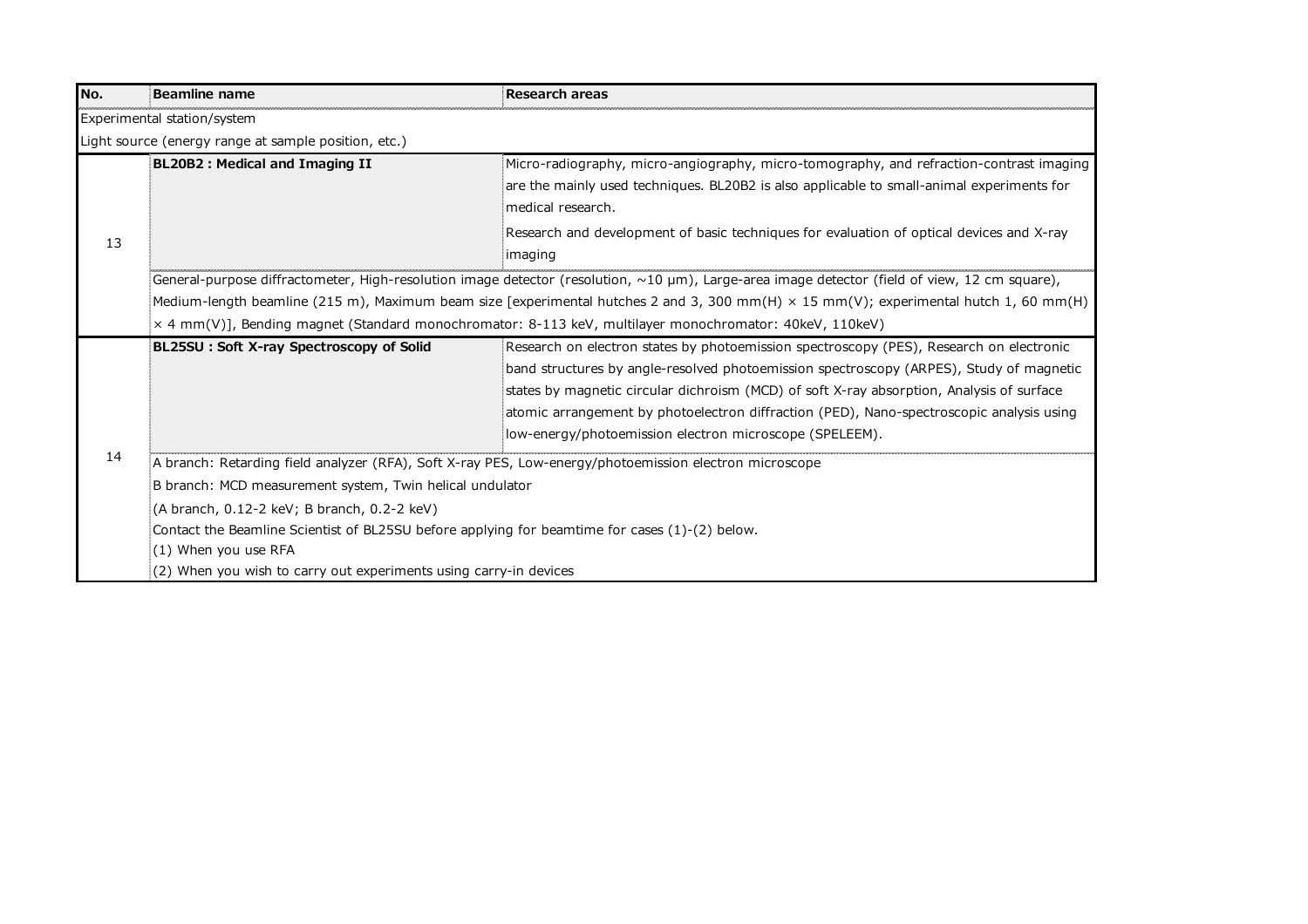| No. | <b>Beamline name</b>                                                                                                                      | <b>Research areas</b>                                                                                                                  |
|-----|-------------------------------------------------------------------------------------------------------------------------------------------|----------------------------------------------------------------------------------------------------------------------------------------|
|     | Experimental station/system                                                                                                               |                                                                                                                                        |
|     | Light source (energy range at sample position, etc.)                                                                                      |                                                                                                                                        |
|     | BL27SU: Soft X-ray Photochemistry                                                                                                         | Soft X-ray photoabsorption spectroscopy of dilute samples in partial fluorescence yield                                                |
|     |                                                                                                                                           | mode, Surface and interface analysis using depth-resolved Soft X-ray photoabsorption                                                   |
|     |                                                                                                                                           | spectroscopy, Soft X-ray photoabsorption spectroscopy under ambient atmospheric                                                        |
|     |                                                                                                                                           | pressure, Spectroscopy using soft X-ray microbeam, Observation of electron state in solids                                             |
|     |                                                                                                                                           | by soft X-ray emission spectroscopy                                                                                                    |
|     | B branch: High-energy soft X-ray beam (2.1-3.3 keV) using Si(111) crystal monochromator                                                   |                                                                                                                                        |
|     | -Soft X-ray photoabsorption spectrometer (electron yield mode and partial fluorescence yield mode)                                        |                                                                                                                                        |
| 15  | -X-ray fluorescence analyzer                                                                                                              |                                                                                                                                        |
|     | -Scanning soft X-ray microspectroscopy                                                                                                    |                                                                                                                                        |
|     | C Branch: Low-energy soft X-ray beam (0.17-2.2 keV) using grating monochromator                                                           |                                                                                                                                        |
|     | -Soft X-ray photoabsorption spectrometer (electron yield mode and partial fluorescence yield mode)                                        |                                                                                                                                        |
|     | -Soft X-ray photoabsorption spectroscopy under ambient atmospheric pressure (Users who wish to use the system should contact the Beamline |                                                                                                                                        |
|     | Scientist (Nitta) before applying for beamtime.)                                                                                          |                                                                                                                                        |
|     | Soft X-ray emission spectrometer                                                                                                          |                                                                                                                                        |
|     | BL28B2 : White Beam X-ray Diffraction                                                                                                     | White X-ray diffraction: X-ray topography, Energy-dispersive strain measurement                                                        |
|     |                                                                                                                                           | Time-resolved energy-dispersive XAFS (DXAFS) for studies of chemical and/or physical                                                   |
|     |                                                                                                                                           | reaction process                                                                                                                       |
| 16  |                                                                                                                                           | Radiation therapy                                                                                                                      |
|     |                                                                                                                                           | High energy ( $\sim$ 200 keV) X-ray microtomography                                                                                    |
|     |                                                                                                                                           | White X-ray topography system, Energy-dispersive XAFS system, Experimental system for biomedical application experiments, Multipurpose |
|     | Bending magnet (White, $\geq$ 5 keV)                                                                                                      |                                                                                                                                        |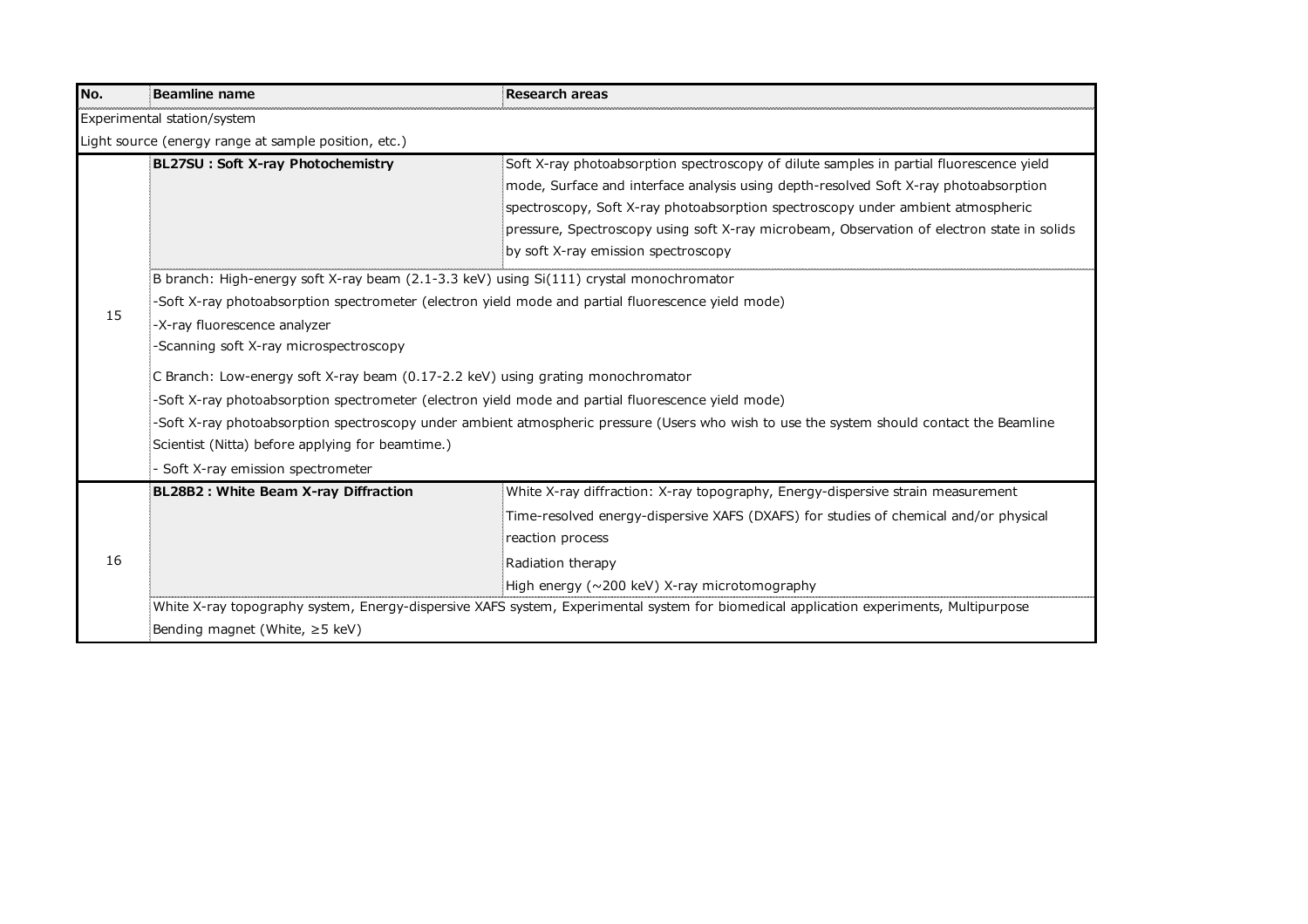| No. | Beamline name                                                                                                                                      | <b>Research areas</b>                                                                                                                                 |
|-----|----------------------------------------------------------------------------------------------------------------------------------------------------|-------------------------------------------------------------------------------------------------------------------------------------------------------|
|     | Experimental station/system                                                                                                                        |                                                                                                                                                       |
|     | Light source (energy range at sample position, etc.)                                                                                               |                                                                                                                                                       |
|     |                                                                                                                                                    | <b>BL35XU: Inelastic and Nuclear Resonant Scattering</b> Phonons in solids and atomic dynamics in disordered materials by inelastic X-ray scattering. |
|     |                                                                                                                                                    | Atomic and molecular dynamics by nuclear resonant inelastic scattering and quasi-elastic                                                              |
|     |                                                                                                                                                    | scattering. Synchrotron-radiation-based Mössbauer spectroscopy. Nuclear excitation.                                                                   |
|     | Inelastic X-ray Scattering (IXS) ( $\sim$ 1 to 100 nm <sup>-1</sup> , 12 analyzers)                                                                |                                                                                                                                                       |
| 17  | In-vacuum undulator (17.794 and 21.747 keV, Resolution: 3.0 and 1.5 meV)                                                                           |                                                                                                                                                       |
|     | $\cdot$ Spot size: $\sim$ 080 µm ( $\Phi$ 20 µm with KB setup)                                                                                     |                                                                                                                                                       |
|     | Nuclear Resonant Scattering (NRS): Nuclear inelastic scattering spectrometer, Time-domain/Energy-domain Mössbauer spectrometer, Quasi-elastic      |                                                                                                                                                       |
|     | scattering spectrometer using time domain interferometry                                                                                           |                                                                                                                                                       |
|     | In-vacuum undulator (14.4 - 27.8 keV, 43.0 - 100 keV)                                                                                              |                                                                                                                                                       |
|     | $\cdot$ Spot size: $\sim$ 50 (H) $\times$ 25 (V) µm at 14.4 keV                                                                                    |                                                                                                                                                       |
|     | <b>BL37XU: Trace Element Analysis</b>                                                                                                              | X-ray microbeam/nano-beam spectrochemical analysis, X-ray spectroscopic imaging,                                                                      |
|     |                                                                                                                                                    | Ultratrace-element analysis, High-energy X-ray fluorescence analysis                                                                                  |
|     |                                                                                                                                                    | Projection/scanning/imaging XAFS microscopy, High brightness XAFS, Coherent diffraction                                                               |
|     |                                                                                                                                                    | imaging XAFS microscopy                                                                                                                               |
|     | :XAFS measurement system, Scanning X-ray microscope, Imaging X-ray microscope, X-ray tomography system, Multipurpose diffractometer, X-ray         |                                                                                                                                                       |
| 18  | fluorescence analyzer, Bend crystal Laue analyzer, X-ray shutter                                                                                   |                                                                                                                                                       |
|     | Ionization chamber, PIN photodiode, 1-element Ge solid-state detector, 7-element Si drift detector, Indirect conversion X-ray image detector (High |                                                                                                                                                       |
|     | speed CMOS camera), Flat-panel detector, 2D pixel array detector                                                                                   |                                                                                                                                                       |
|     | In-vacuum undulator, Liquid-nitrogen-cooled double-crystal monochromator (Si(111): 4.5~37.7 keV, Si(511): 12~113 keV), Higher harmonics            |                                                                                                                                                       |
|     | rejection mirrors (Pt/Ru coated, bent flat mirror for horizontal forcusing)                                                                        |                                                                                                                                                       |
|     |                                                                                                                                                    | Beam size: 1 mm(H)×0.7 mm(V), 100 nm(H)×100 nm(V) (W.D. = 100 mm, 5~55 keV), 500 nm(H)×300 nm(V) (W.D. = 300 mm, 5~30 keV);                           |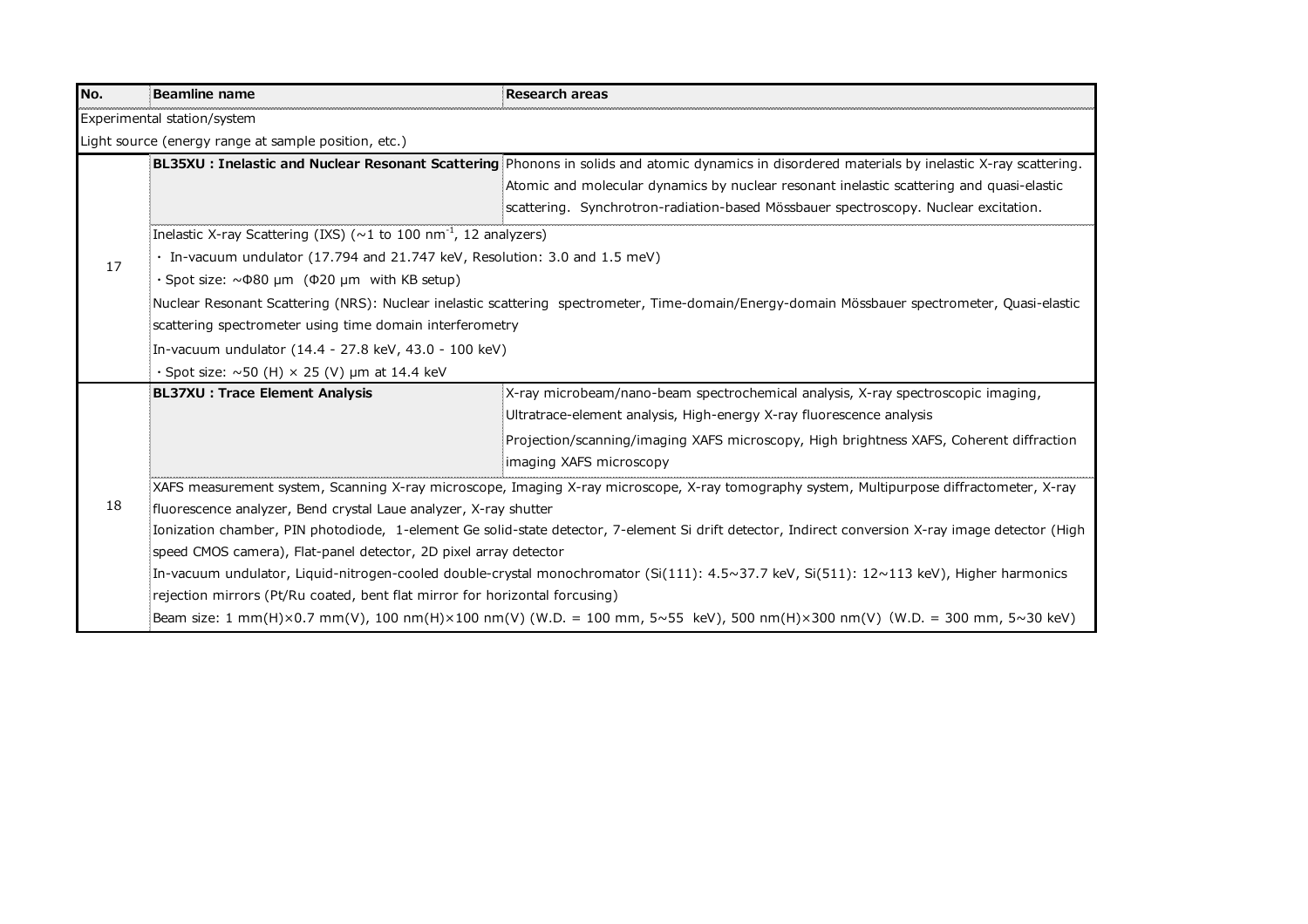| No.                                                                                                                                                                                                                                                                                                                                                                           | <b>Beamline name</b>                                                                                                                                                                                                                                         | <b>Research areas</b>                                                                                                                                                                                                                                                                                                                                                                                             |  |
|-------------------------------------------------------------------------------------------------------------------------------------------------------------------------------------------------------------------------------------------------------------------------------------------------------------------------------------------------------------------------------|--------------------------------------------------------------------------------------------------------------------------------------------------------------------------------------------------------------------------------------------------------------|-------------------------------------------------------------------------------------------------------------------------------------------------------------------------------------------------------------------------------------------------------------------------------------------------------------------------------------------------------------------------------------------------------------------|--|
|                                                                                                                                                                                                                                                                                                                                                                               | Experimental station/system                                                                                                                                                                                                                                  |                                                                                                                                                                                                                                                                                                                                                                                                                   |  |
|                                                                                                                                                                                                                                                                                                                                                                               | Light source (energy range at sample position, etc.)                                                                                                                                                                                                         |                                                                                                                                                                                                                                                                                                                                                                                                                   |  |
|                                                                                                                                                                                                                                                                                                                                                                               | <b>BL39XU : Magnetic Materials</b>                                                                                                                                                                                                                           | X-ray magnetic circular dichroism (XMCD) spectroscopy and element-specific magnetometry<br>(ESM), X-ray emission spectroscopy (XES) and its magnetic circular dichroism, XMCD<br>magnetic imaging and local ESM using micro/nanobeam, XAFS microscopy and local ESM,<br>XAFS and XMCD at high pressure, X-ray spectroscopy using variable X-ray polarization<br>(horizontally/perpendicularly linear or circular) |  |
|                                                                                                                                                                                                                                                                                                                                                                               | :<br>Diamond circular polarization element (X-ray phase retarder, operable at 5-23 keV)                                                                                                                                                                      |                                                                                                                                                                                                                                                                                                                                                                                                                   |  |
| 19                                                                                                                                                                                                                                                                                                                                                                            | [XMCD spectrometer + Magnetic field generator [electromagnet (3.5 T), superconducting magnet (7 T, 2 K)]<br>4-axis X-ray diffractometer (Huber 424 + 511.1)(*), X-ray emission spectrometer(incident X-rays: 4.92-19 keV, emission X-rays: 4.4-18 keV)(*,**) |                                                                                                                                                                                                                                                                                                                                                                                                                   |  |
|                                                                                                                                                                                                                                                                                                                                                                               | [Cryogenic device [helium-flow cryostat (11-500 K), superconducting magnet (2-300 K), pulse-tube-type cryostat (4-300 K)(*)]                                                                                                                                 |                                                                                                                                                                                                                                                                                                                                                                                                                   |  |
|                                                                                                                                                                                                                                                                                                                                                                               | High-pressure generator (DAC, atmospheric pressure-180 GPa at RT, atmospheric pressure-40 GPa at low temperature)(*):                                                                                                                                        |                                                                                                                                                                                                                                                                                                                                                                                                                   |  |
|                                                                                                                                                                                                                                                                                                                                                                               | :KB focusing mirror for high-pressure XMCD (beam size, 2(vertical) x 9(horizontal)μm; W.D.=400 mm; 5-9.5 keV)(*)                                                                                                                                             |                                                                                                                                                                                                                                                                                                                                                                                                                   |  |
|                                                                                                                                                                                                                                                                                                                                                                               | KB focusing mirror for microscopic XMCD and XAFS (beam size, 100-300 nm; W.D.= 80 mm; 5-16 keV)(*):                                                                                                                                                          |                                                                                                                                                                                                                                                                                                                                                                                                                   |  |
|                                                                                                                                                                                                                                                                                                                                                                               | (*)Users who wish to use these devices should contact the Beamline Scientist before applying for beamtime.                                                                                                                                                   |                                                                                                                                                                                                                                                                                                                                                                                                                   |  |
| (**)Some energy ranges are not available.                                                                                                                                                                                                                                                                                                                                     |                                                                                                                                                                                                                                                              |                                                                                                                                                                                                                                                                                                                                                                                                                   |  |
|                                                                                                                                                                                                                                                                                                                                                                               | BL40XU: High Flux                                                                                                                                                                                                                                            | Fast time-resolved X-ray diffraction and scattering experiments, X-ray photon correlation                                                                                                                                                                                                                                                                                                                         |  |
|                                                                                                                                                                                                                                                                                                                                                                               |                                                                                                                                                                                                                                                              | spectroscopy, X-ray fluorescence analysis, Microbeam X-ray diffraction and scattering                                                                                                                                                                                                                                                                                                                             |  |
|                                                                                                                                                                                                                                                                                                                                                                               |                                                                                                                                                                                                                                                              | experiments, Micro-crystallography                                                                                                                                                                                                                                                                                                                                                                                |  |
| Experimental hutch 1: X-ray shutters, Fast CMOS video camera (Orca-Flash 4.0 (Hamamatsu), FASTCAM Mini AX200(Photron), FASTCAM:<br>Experimental hutch 2**: Precision diffractometer, Zone-plate-focusing optics, femtosecond-laser system, EIGER 1M<br>20<br>*Helical undulator (8-17 keV)<br>*Beam size at sample: 250 µm (H) x 40 µm (V)<br>*Flux: 10^15 photons/s (12 keV) |                                                                                                                                                                                                                                                              |                                                                                                                                                                                                                                                                                                                                                                                                                   |  |
|                                                                                                                                                                                                                                                                                                                                                                               |                                                                                                                                                                                                                                                              |                                                                                                                                                                                                                                                                                                                                                                                                                   |  |
|                                                                                                                                                                                                                                                                                                                                                                               |                                                                                                                                                                                                                                                              |                                                                                                                                                                                                                                                                                                                                                                                                                   |  |
|                                                                                                                                                                                                                                                                                                                                                                               |                                                                                                                                                                                                                                                              |                                                                                                                                                                                                                                                                                                                                                                                                                   |  |
|                                                                                                                                                                                                                                                                                                                                                                               |                                                                                                                                                                                                                                                              |                                                                                                                                                                                                                                                                                                                                                                                                                   |  |
|                                                                                                                                                                                                                                                                                                                                                                               | *Quasi-monochromatic beams $(\Delta\lambda/\lambda=2\%)$ without the need of a monochromator                                                                                                                                                                 |                                                                                                                                                                                                                                                                                                                                                                                                                   |  |
|                                                                                                                                                                                                                                                                                                                                                                               |                                                                                                                                                                                                                                                              | **Please contact the beamline scientist, if you submit the beamline proposal for the first time and want to use own experimental devices.                                                                                                                                                                                                                                                                         |  |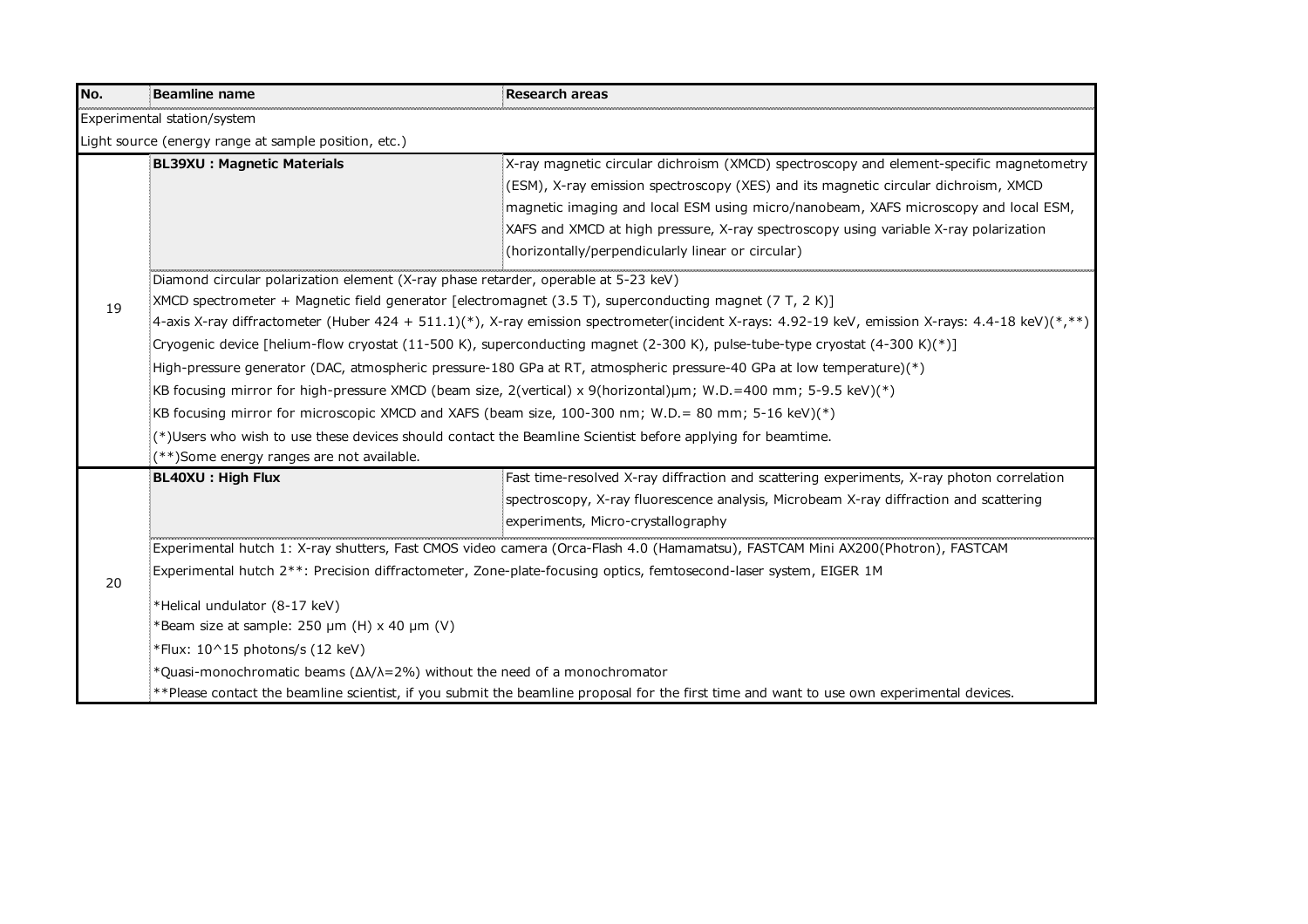| No.                                                                       | <b>Beamline name</b>                                                                                                                     | <b>Research areas</b>                                                                                                                                                        |
|---------------------------------------------------------------------------|------------------------------------------------------------------------------------------------------------------------------------------|------------------------------------------------------------------------------------------------------------------------------------------------------------------------------|
|                                                                           | Experimental station/system                                                                                                              |                                                                                                                                                                              |
|                                                                           | Light source (energy range at sample position, etc.)                                                                                     |                                                                                                                                                                              |
|                                                                           | BL40B2: SAXS BM                                                                                                                          | Small-angle X-ray scattering (SAXS)                                                                                                                                          |
|                                                                           | .<br>Small-angle scattering camera [Vaccum path length, 250, 500, 1000, 1500, 2000, 3000, 4000, 6000(*) mm]                              |                                                                                                                                                                              |
|                                                                           | Pixel array detector (Pilatus3S 2M, Pilatus100KS and Eiger2 S 500K Dectris Ltd., ModuPIX ADVACAM)                                        |                                                                                                                                                                              |
|                                                                           | Imaging plate ditector (R-AXIS VII(*), Rigaku Corporation)                                                                               |                                                                                                                                                                              |
|                                                                           | $X$ -ray imaging intensifier(*) (XII, 4 inch window)                                                                                     |                                                                                                                                                                              |
| 21                                                                        |                                                                                                                                          | By the imaging camera for XII, CCD (C4742-98, Hamamatsu Photonics K.K.) or CMOS(C11440-22C, Hamamatsu Photonics K.K.) can be selected.                                       |
|                                                                           | Flat-panel detector (C9728DK-10, Hamamatsu Photonics K.K., for wide angle)                                                               |                                                                                                                                                                              |
|                                                                           |                                                                                                                                          | Switching mechanism system between SAXS and WAXS(*) (SAXS: 2000 mm or 4000 mm for Pilatus2 S 2M; WAXS: 80-100 mm for Eiger2 S 500K)                                          |
|                                                                           |                                                                                                                                          | (*) Sample-environment equipment: Temperature control (HCS302 and TS62 Instec Inc., 10002L Linkam Sci., Mechanical characterisation system(*)                                |
|                                                                           | Bending magnet (6.5-17.5 keV)                                                                                                            |                                                                                                                                                                              |
|                                                                           | :(*)Users who wish to use these devices should contact the beamline scientist before applying for beamtime.                              |                                                                                                                                                                              |
|                                                                           | BL41XU : Macromolecular Crystallography I                                                                                                | Macromolecular crystallography, Micro-crystallography, Ultra-high resolution structural                                                                                      |
|                                                                           |                                                                                                                                          | analysis                                                                                                                                                                     |
|                                                                           | Diffractometer for macromolecular crystallography                                                                                        |                                                                                                                                                                              |
|                                                                           | In-vacuum undulator (normal mode, 6.5-17.7 keV; *high-energy mode, 19-35 keV)                                                            |                                                                                                                                                                              |
|                                                                           |                                                                                                                                          | Beam size (at sample position): $4(H) \times 5(V)$ µm2 ~ 22(H) × 45(V) µm <sup>2</sup> (normal mode), 30 × 30 µm <sup>2</sup> ~ 300 × 300 µm <sup>2</sup> (high energy mode) |
|                                                                           | Hybrid photon counting detector EIGER X 16M (normal mode), EIGER2 X CdTe 4M (high-energy mode)                                           |                                                                                                                                                                              |
| 22<br>Cryo-cooler (N <sub>2</sub> gas, $\geq$ 100 K; He gas, $\geq$ 20 K) |                                                                                                                                          |                                                                                                                                                                              |
|                                                                           | Peltier-cooled silicon drift detector                                                                                                    |                                                                                                                                                                              |
|                                                                           | SPring-8 precise automatic cryo-sample exchanger (SPACE)                                                                                 |                                                                                                                                                                              |
|                                                                           |                                                                                                                                          | *Users who wish to use the high-energy mode should contact the Beamline Scientist before applying for beamtime.                                                              |
|                                                                           | Please check the following Web-site before using the beamline.                                                                           |                                                                                                                                                                              |
|                                                                           | http://bioxtal.spring8.or.jp/index_en.php                                                                                                |                                                                                                                                                                              |
|                                                                           | <b>BL43IR: Infrared Materials Science</b>                                                                                                | Infrared microspectroscopy                                                                                                                                                   |
|                                                                           | Wavenumber range: $100-20,000$ cm <sup>-1</sup>                                                                                          |                                                                                                                                                                              |
| 23                                                                        | High-spatial-resolution microscope: Objectives (x36(NA=0.5, WD=10 mm), x15(NA=0.4, WD=24 mm), x20(ATR)), Cryostat (4.2 K~400 K),         |                                                                                                                                                                              |
|                                                                           | Long-working-distance microscope: Objective (x8(NA=0.5, WD=50 mm), Diamond anvil cell+Cryostat (0.4 mm culet/30 GPa, 10~400 K), Cryostat |                                                                                                                                                                              |
|                                                                           |                                                                                                                                          | Magneto-optical microscope: Objective (x16(NA=0.3, WD=40 mm), Magnetic field 14 T, Cryostat (4.2~300 K):                                                                     |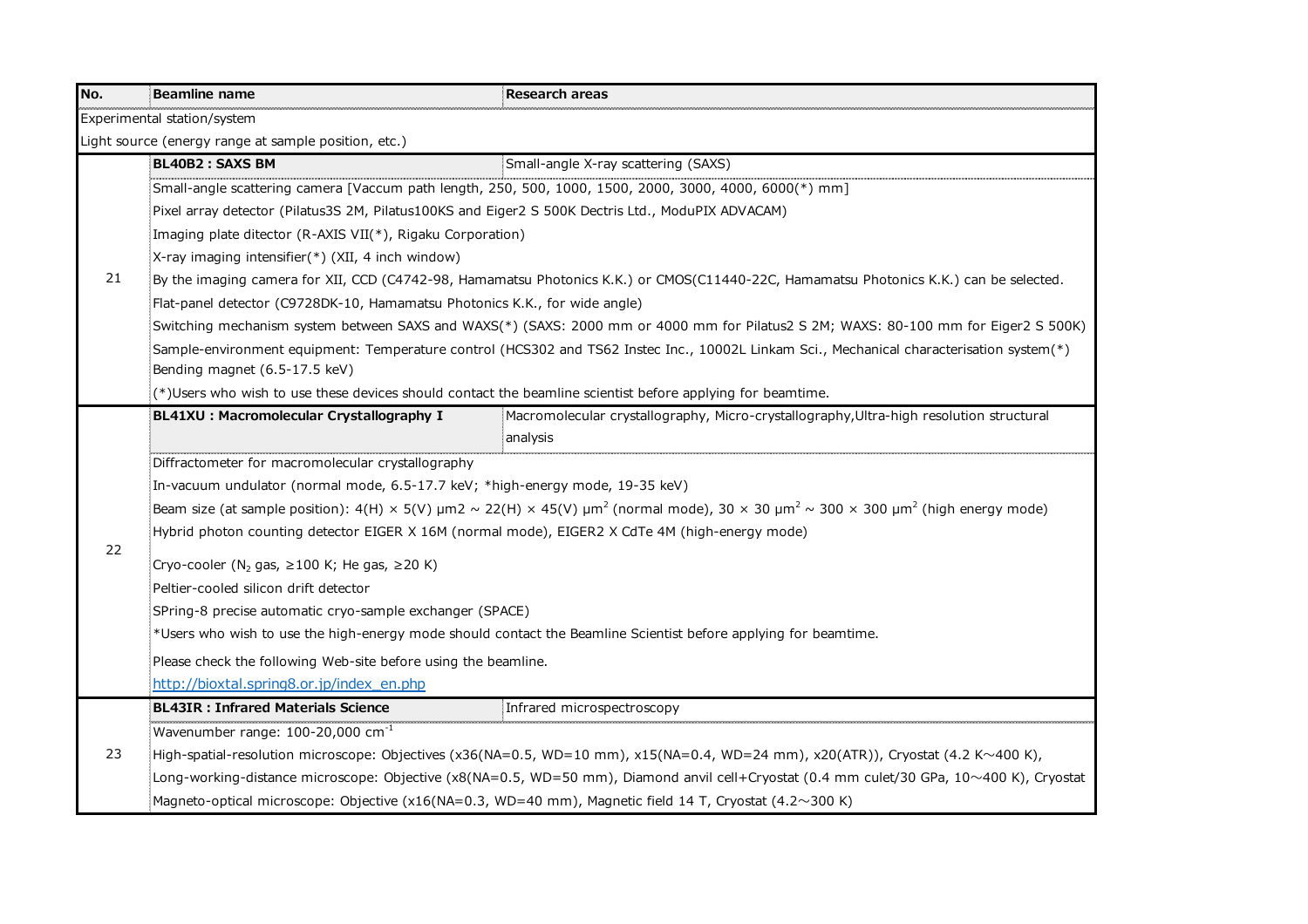| No. | Beamline name                                                                                                                   | <b>Research areas</b>                                                                    |  |
|-----|---------------------------------------------------------------------------------------------------------------------------------|------------------------------------------------------------------------------------------|--|
|     | Experimental station/system                                                                                                     |                                                                                          |  |
|     | Light source (energy range at sample position, etc.)                                                                            |                                                                                          |  |
|     | BL45XU : Macromolecular Crystallography II                                                                                      | Macromolecular crystallography, Micro-crystallography, Automation & High throughput data |  |
|     |                                                                                                                                 | collection for protein crystallography                                                   |  |
|     | Diffractometer for macromolecular crystallography                                                                               |                                                                                          |  |
|     | In-vacuum undulator (6.5-16.0 keV)                                                                                              |                                                                                          |  |
| 24  | EBeam size (at sample position): 5(H) × 5(V) $\mu$ m <sup>2</sup> ~ 50(H) × 50(V) $\mu$ m <sup>2</sup>                          |                                                                                          |  |
|     | Hybrid photon counting detector PILATUS 6M                                                                                      |                                                                                          |  |
|     | Cryo-cooler (N <sub>2</sub> gas, $\geq 100$ K)                                                                                  |                                                                                          |  |
|     | SPring-8 precise automatic cryo-sample exchanger (SPACE)                                                                        |                                                                                          |  |
|     | Please check the following Web-site before using the beamline.                                                                  |                                                                                          |  |
|     | http://bioxtal.spring8.or.jp/index_en.php                                                                                       |                                                                                          |  |
|     | <b>BL46XU: HAXPES II</b>                                                                                                        | Hard X-ray photoemission spectroscopy                                                    |  |
| 25  | In-vacuum undulator (5.5-37 keV)                                                                                                |                                                                                          |  |
|     | Hard X-ray photoemission spectroscopy system (Scienta Omicron R4000)                                                            |                                                                                          |  |
|     | BL47XU: Micro-CT                                                                                                                | X-ray optics, Planetary science, Materials science, Applied materials science            |  |
| 26  | In-vacuum undulator (5.2-37.7 keV, horizontal polarization)                                                                     |                                                                                          |  |
|     | High-spatial-resolution micro-tomography system, High speed imaging system, Hard X-ray microbeam/scanning microscopy experiment |                                                                                          |  |
|     | Please contact to beamline scientists before putting on a new proposal to BL47XU.                                               |                                                                                          |  |

## ■RIKEN Beamlines

| No. | Beamline name                                                                     | Research areas                                                |  |
|-----|-----------------------------------------------------------------------------------|---------------------------------------------------------------|--|
|     | Experimental station/system                                                       |                                                               |  |
|     | Light source (energy range at sample position, etc.)                              |                                                               |  |
|     | BL05XU : R&D-ID                                                                   | Strucutural analysis by small and wide angle X-ray scattering |  |
|     | : Photon energy: $7 \sim 15$ keV                                                  |                                                               |  |
| 27  | Photon flux < $1 \times 10^{13}$ photons/s (12.4 keV)                             |                                                               |  |
|     | Sample-to-detector distance: ~10 cm - 4 m                                         |                                                               |  |
|     | : For other conditions and facilities, contact the Beamline Scientist beforehand. |                                                               |  |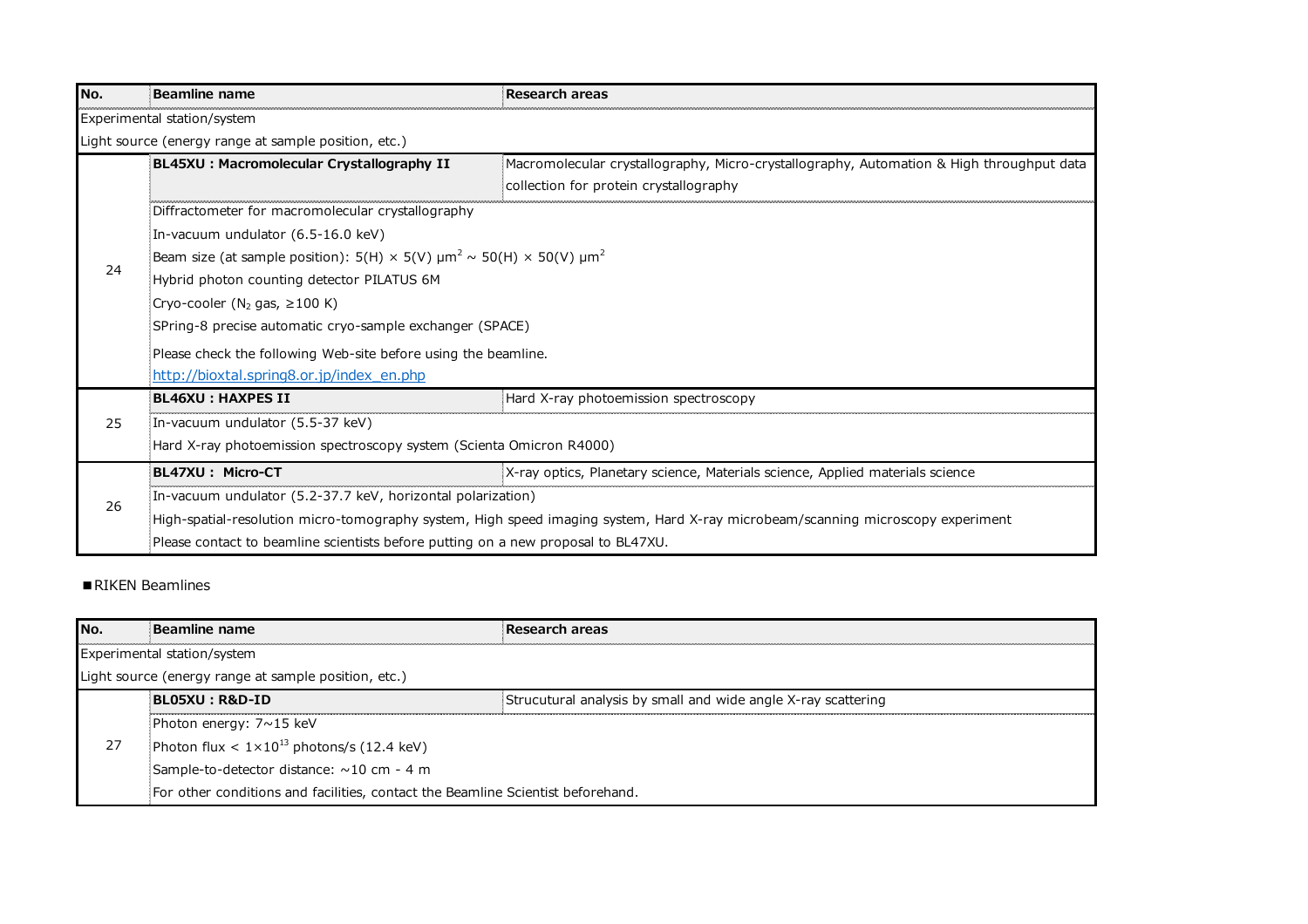| No. | Beamline name                                                                                              | <b>Research areas</b>                                                                                                                                                                     |  |
|-----|------------------------------------------------------------------------------------------------------------|-------------------------------------------------------------------------------------------------------------------------------------------------------------------------------------------|--|
|     | Experimental station/system                                                                                |                                                                                                                                                                                           |  |
|     | Light source (energy range at sample position, etc.)                                                       |                                                                                                                                                                                           |  |
|     | BL17SU: RIKEN Coherent Soft X-ray Spectroscopy                                                             | >Scanning soft x-ray spectromicroscope --- A3 station                                                                                                                                     |  |
|     |                                                                                                            | Microspectroscopic observation of sample surface under conditions ranging from low                                                                                                        |  |
|     |                                                                                                            | >Versatile photoemission electron microscope --- Bc station                                                                                                                               |  |
|     |                                                                                                            | Electronic/magnetic states imaging (resolving power: better than 100 nm) and its time-                                                                                                    |  |
| 28  | $[m(H) \times 4 \mu m(V)]$                                                                                 | Helical-8 undulator, Energy range for A and B branches (250 - 2,000 eV), Energy resolution (E/dE ~10,000), Beam size at sample position [~30 $\mu$                                        |  |
|     | Before applying for public use of BL17SU, contact the following persons in charge of respective equipment. |                                                                                                                                                                                           |  |
|     |                                                                                                            | : Scanning soft x-ray spectromicroscope: Suga (hiroki-suga@spring8.or.jp) at JASRI/RIKEN, Oura at RIKEN (oura@spring8.or.jp)                                                              |  |
|     | versatile photoemission electron microscope: Ohkochi (o-taku@spring8.or.jp) at JASRI/RIKEN                 |                                                                                                                                                                                           |  |
|     | Free space where users can bring their systems: Oura (oura@spring8.or.jp) at RIKEN                         |                                                                                                                                                                                           |  |
|     | <b>BL19LXU: RIKEN SR Physics</b>                                                                           | Research on physical science requiring ultrahigh-brilliance X-ray beam from long undulator                                                                                                |  |
|     |                                                                                                            | $\frac{1}{2}$ Experimental station/system: 5(W) × 3.4(D) × 4.5(H) m <sup>3</sup> open hutch, Optical bench, PIN photodiode, Scintillation counter, Ionization chamber,                    |  |
| 29  |                                                                                                            | Stepping motor drivers and controllers, NIM Bin power supply, Counter, Trigger signal synchronized with RF of storage ring                                                                |  |
|     |                                                                                                            | Light source (energy range at sample position, etc.): In-vacuum undulator (7.1-18 keV, 22-51 keV, flux of $\sim$ 1014 photons/s at 12.4 keV)                                              |  |
|     | For other conditions and facilities, contact the Beamline Scientist beforehand.                            |                                                                                                                                                                                           |  |
|     | BL26B1/B2 : RIKEN Structural Genomics I & II                                                               | Structural biology research based on single-crystal X-ray diffraction                                                                                                                     |  |
|     |                                                                                                            | Area detector [Dectris EIGER4M (BL26B1), Rayonix MX225HS (BL26B2)], Goniometer with horizontal spindle axis, Blowing cryo-cooler (95 K-RT),                                               |  |
| 30  | Sample changer SPACE, Bending magnet (6.5-15.5 keV)                                                        |                                                                                                                                                                                           |  |
|     |                                                                                                            | Please check the following Web-site before using the beamline.                                                                                                                            |  |
|     | http://bioxtal.spring8.or.jp/index en.php                                                                  |                                                                                                                                                                                           |  |
|     | BL29XU : RIKEN Coherent X-ray Optics                                                                       | Research on physical science using long beamline and coherent X-ray beam                                                                                                                  |  |
|     |                                                                                                            | Experimental station/system: Open hutches with size of 5(W) × 3(D) × 3.3(H) m <sup>3</sup> [EH1], 10(W) × 4.25(D) × 4.5(H) m <sup>3</sup> [EH2], 8(W) × 4(D) ×                            |  |
|     |                                                                                                            | $(3.3(H)$ m <sup>3</sup> [EH3], and 6(W) × 3(D) × 3.3(H) m <sup>3</sup> [EH4], Optical benches, PIN photodiodes, Scintillation counters, Ionization chambers, Stepping                    |  |
| 31  |                                                                                                            | imotor drivers and controllers, NIM Bin, Power supply, Counter, Visible-conversion X-ray camera, Trigger signal synchronized with RF of storage ring                                      |  |
|     |                                                                                                            | :Light source (energy range at sample position, etc.): In-vacuum undulator (1st order harmonics : 5-19 keV, 3rd order harmonics : 15-56 keV, flux                                         |  |
|     |                                                                                                            | $\frac{1}{2}$ of $\sim$ 6 $\times$ 10 <sup>13</sup> photons/s at 10 keV), silicon monochromator(111 plane)(4.4 $\sim$ 37.8 keV) For other conditions and facilities, contact the Beamline |  |
|     | Scientist beforehand.                                                                                      |                                                                                                                                                                                           |  |